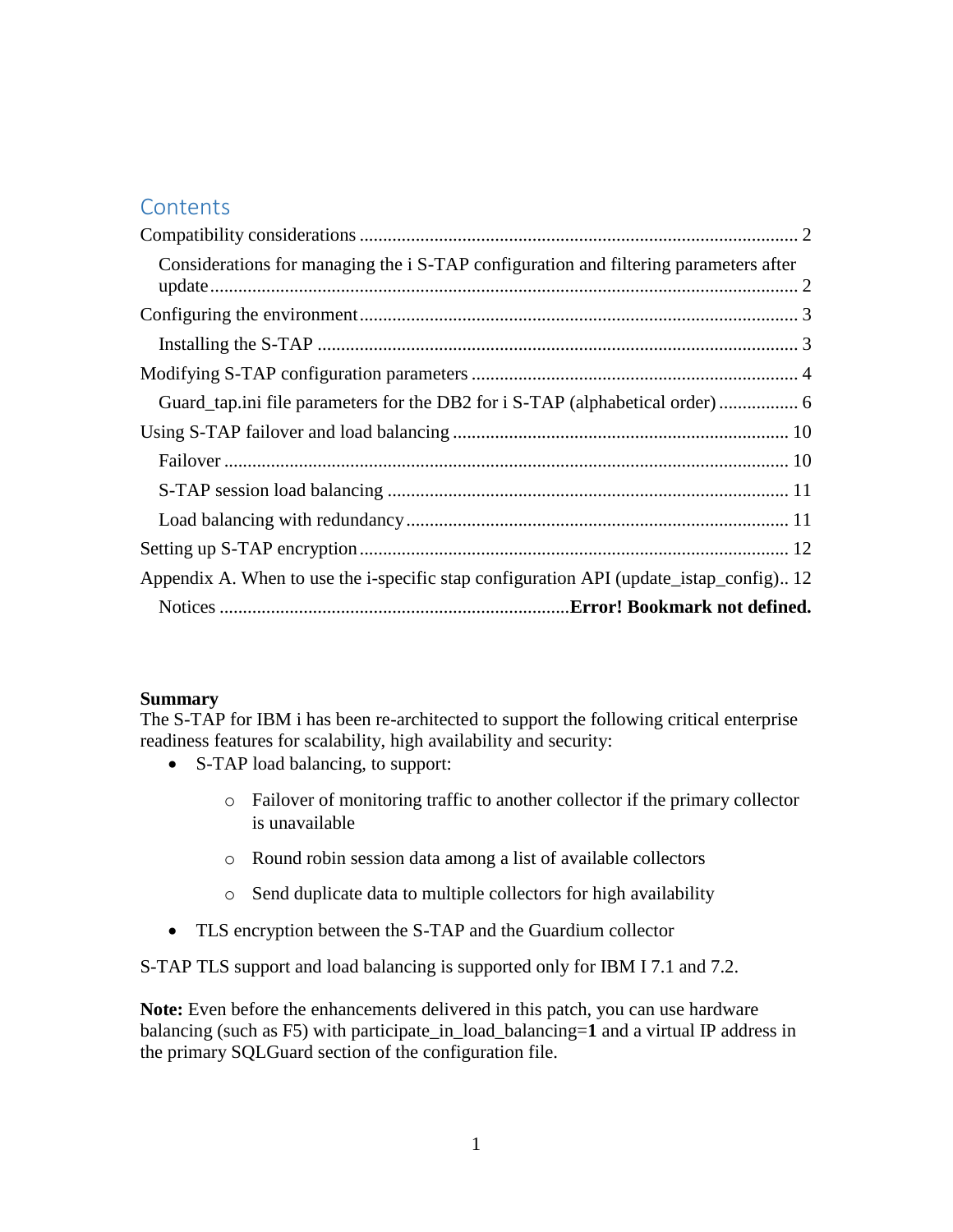As shown in Figure 1, the architecture is largely unchanged, except that now the S-TAP is more closely aligned with the way that UNIX S-TAPs behave. Similarly to UNIX S-TAPs, i S-TAP configuration parameters are saved in a guard\_tap.ini file in the /usr/local/guardium directory on the IBM i server.

Administrators configure the S-TAP is done using the same APIs and UI (S-TAP Control) as other UNIX S-TAPS. When the GUI or API is used to make a change to the S-TAP configuration, Guardium sniffer sends a message to the S-TAP, which backs up the old .ini file, saves the configuration to the new .ini file and then restarts itself.

Administrators can set up encrypted communication between the S-TAP and the appliance using the S-TAP configuration controls as well as set up various load balancing options. These options will be explained in more detail in this document.



## <span id="page-1-0"></span>**Compatibility considerations**

The capabilities described in this document require both the collector and the S-TAP to be at the V10 level. In a mixed mode environment, the new capabilities are not available.

## <span id="page-1-1"></span>*Considerations for managing the i S-TAP configuration and filtering parameters after update*

After the environment is brought up to V10, you will need to change the way you interact with the S-TAP. Previously, all S-TAP configurations and filtering options were controlled using the update\_istap\_config API.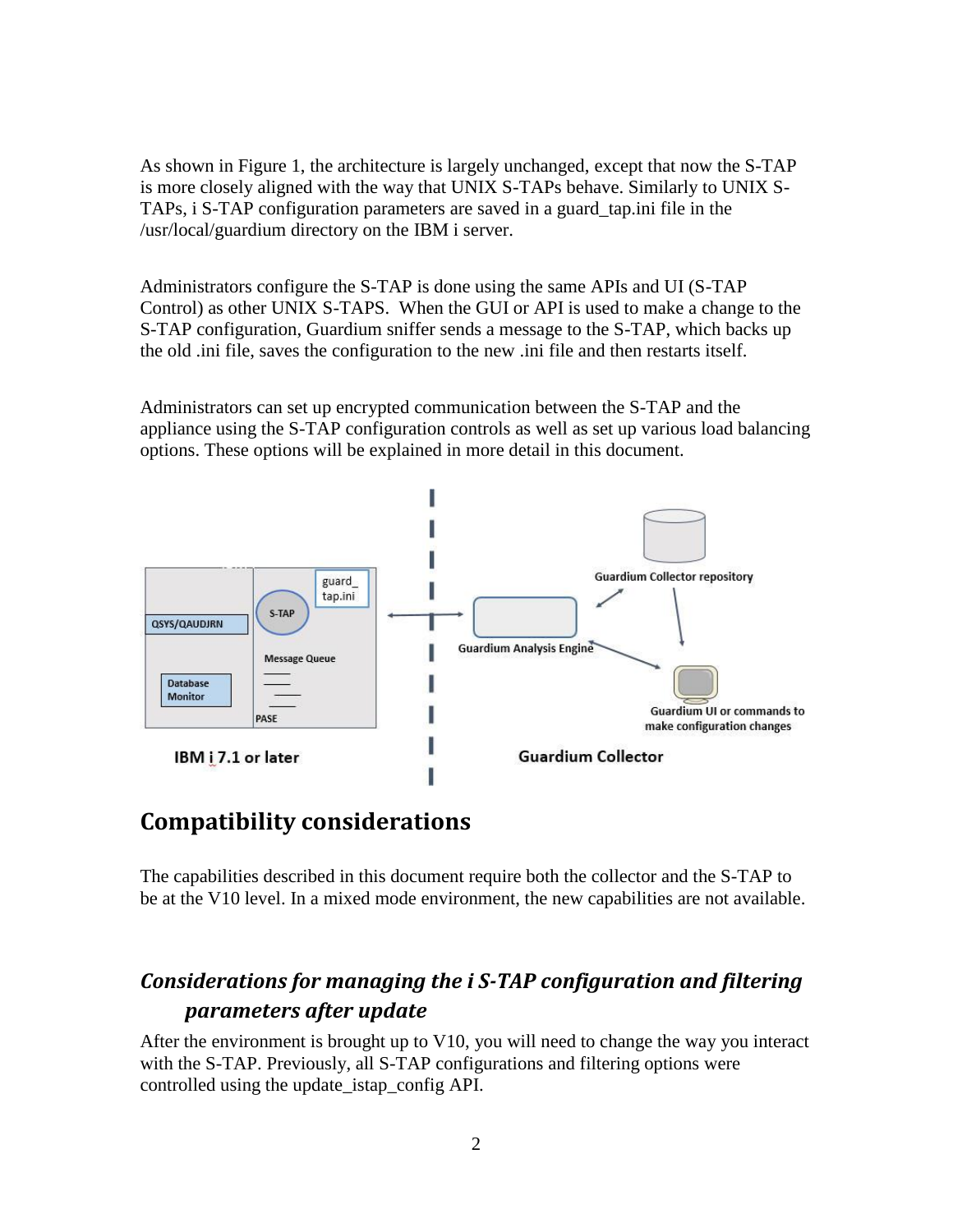With the new S-TAP, you will still use the update\_istap\_config API to:

- Set filtering parameters (filter\_user, filter\_table, etc)
- Set datasource name of the DB2 for i
- Set the audit server user profile
- Restart the audit server

But for other configuration parameters such as the Guardium host IP, connection timeout, and so on, you will use the S-TAP Control GUI, the update\_stap\_config API, or edit the guard\_tap.ini file directly as explained in [Modifying S-TAP configuration parameters,](#page-3-0) below.

# <span id="page-2-0"></span>**Configuring the environment**

## <span id="page-2-1"></span>*Installing the S-TAP*

These instructions highlight new installation parameters and behavior for the DB2 for i S-TAP.

**Note:** GIM installation and update is not supported

If you already have a previous release i S-TAP installed, make sure you understand the implications of installing the new S-TAP such as how to modify S-TAP configuration parameters before installing the new S-TAP. When S-TAP first connects to the V10 collector, the collector will determine if this is the new or old S-TAP. It will coexist with the old S-TAP, but new capabilities are not supported, as indicated in the coexistence table above.

### **Steps:**

In the PASE shell environment on the IBM i server, create a temporary directory to put t S-TAP installation script (such as /tmp). You can use a 5250 emulator software to connect to the IBM i system remotely and enter the PASE shell by entering **call qp2term.**

2. Use FTP to move S-TAP installation shell script to that temporary directory. guard-itap-10.0.0\_r79963\_trunk\_1-aix-5.3-aix-powerpc.sh

3. In the same directory, run the following command:

guard-itap-10.0.0\_r79963\_trunk\_1-aix-5.3-aix-powerpc.sh --sqlguardip <guardium\_host\_IP> -u | -overwrite-existing [--tls force | failover | none]

sqlguardip - The IP or host name of the Guardium collector this S-TAP communicates with.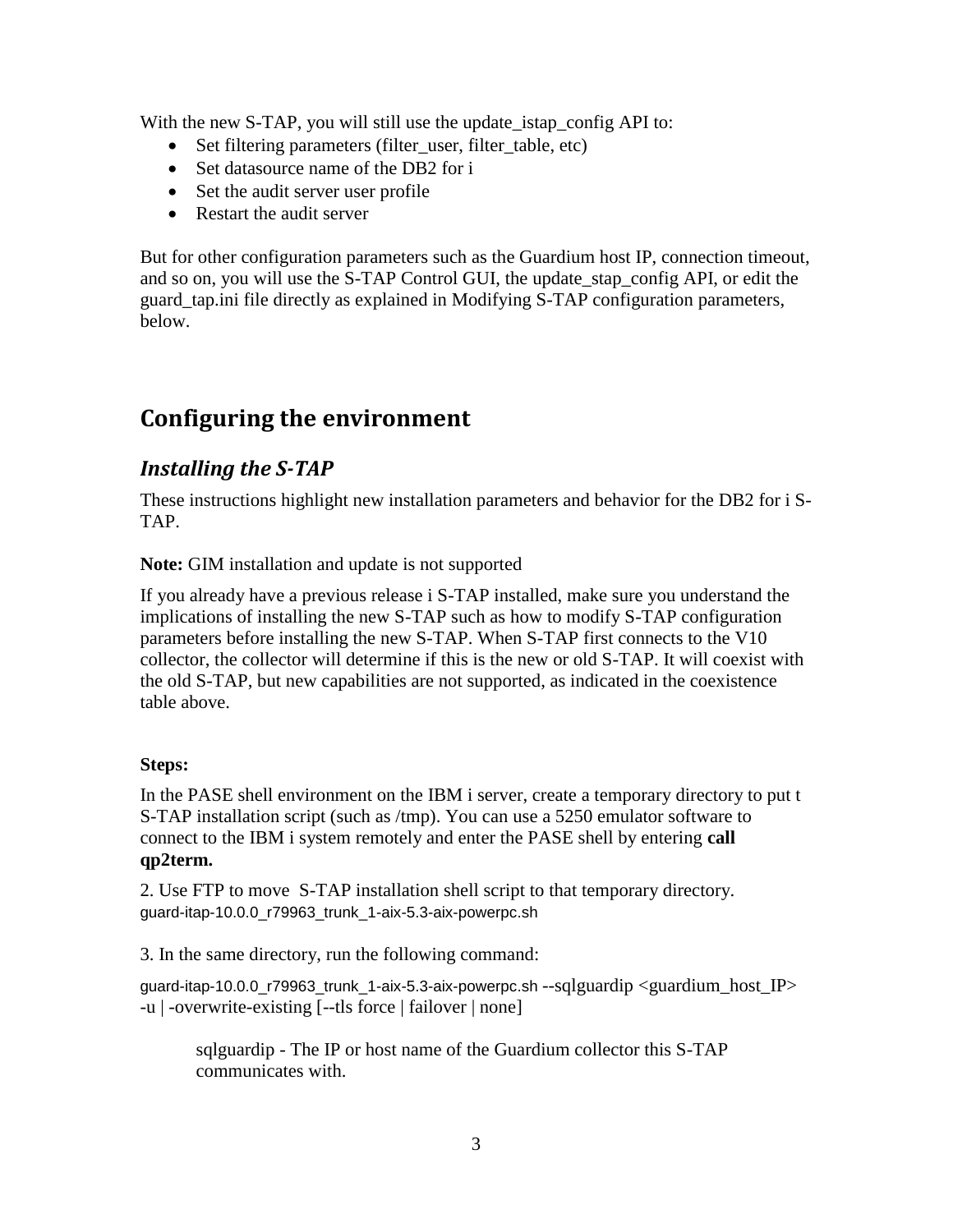**If an existing i S-TAP exists, you will need to specify one of the following:** -u – Keep the existing configuration parameters and update the S-TAP configuration with the parameters entered on the command.

-overwrite-existing – Overwrites the existing installation and creates a new guard\_tap.ini file with default parameters.

### **The following is optional:**

--tls force | failover | none

- --**tls force** uses TLS encryption. If a secure protocol cannot be obtained when connecting, the S-TAP can fall back to using a nonsecure protocol.
- **--tls failover** uses TLS encryption. If it fails to connect to a collector it must continue to try using TLS.
- **--tls none** means do not encrypt the connection. This is also the default if tls is not specified

See [Setting up S-TAP encryption,](#page-11-0) below, for more information about configuring encryption.

The installation program will install under /usr/local/guardium. If you have a previous S-TAP installation, it will copy the Guardium host IP to a new S-TAP configuration file guard\_tap.ini.

4. In the Guardium UI, navigate to the S-TAP Status Monitor and ensure the light is green indicating that the S-TAP is communicating with the collector.

# <span id="page-3-0"></span>**Modifying S-TAP configuration parameters**

To modify S-TAP parameters, you have the following options: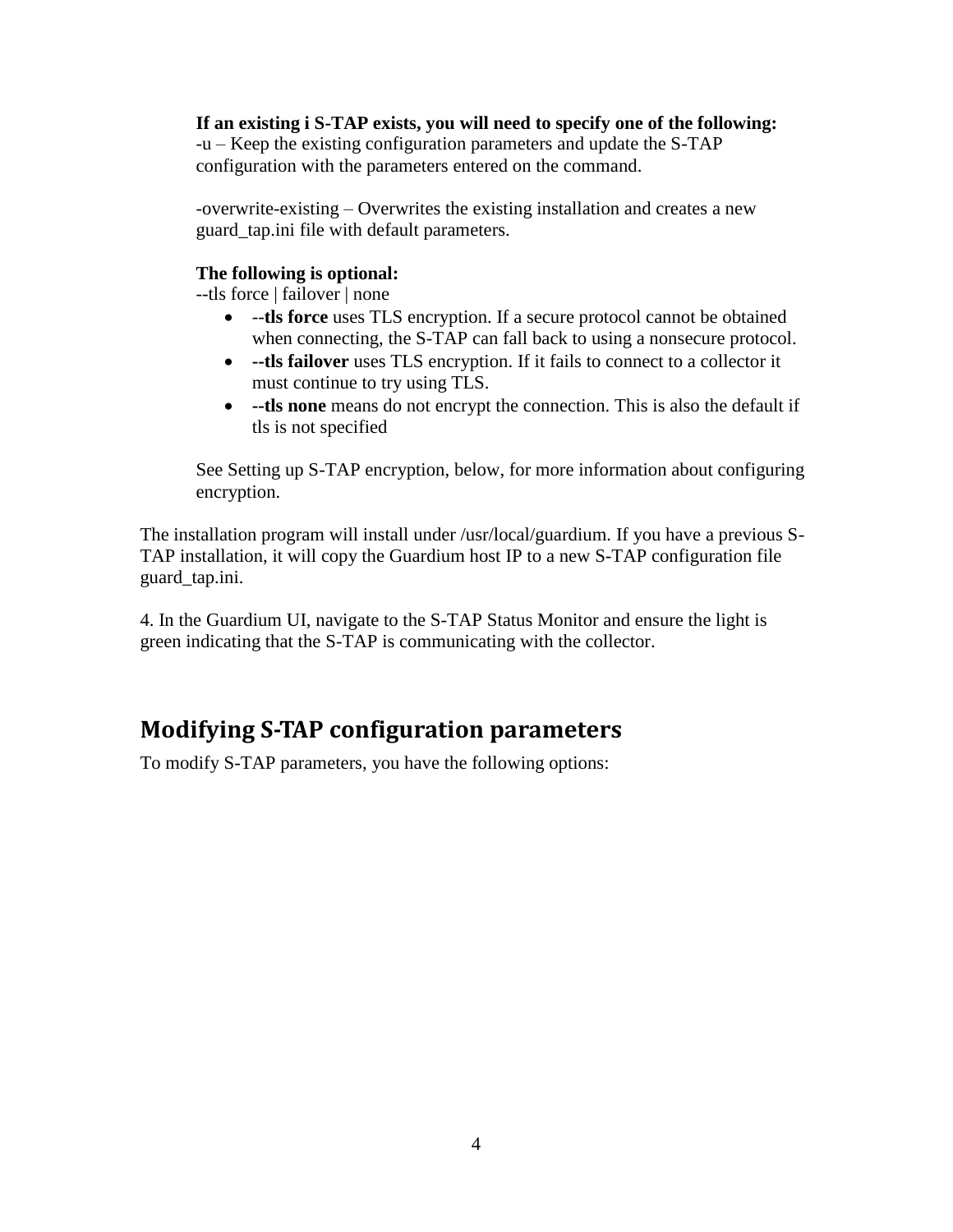Use the S-TAP Control GUI.

|                                                                                    | <b>S-TAP Host</b>                       |                      | <b>Status</b>     | <b>Last Response</b>                               |
|------------------------------------------------------------------------------------|-----------------------------------------|----------------------|-------------------|----------------------------------------------------|
| GO.<br>$G$ $\beta$<br>$\circ$<br>觉                                                 | the state of states ibm.com             |                      | 000               | 2015-02-12 08:59:58.0                              |
| <b>Add all to Verification Schedule</b>                                            |                                         |                      |                   |                                                    |
| Details<br>E                                                                       | Version<br><b>Devices</b>               |                      |                   | Guardium_DB2 for i S-TAP_2_fectourd_r56633_track_1 |
|                                                                                    | Load balancing                          | $\mathbf 0$          |                   |                                                    |
|                                                                                    | <b>Messages</b>                         |                      | Remote ✔ Syslog ✔ |                                                    |
|                                                                                    | <b>Trace files dir</b><br>Alternate ips |                      |                   |                                                    |
|                                                                                    | App. Server User<br>Identification      | $\overline{0}$       |                   |                                                    |
|                                                                                    | <b>TLS</b>                              | Use X Failover ✔     |                   |                                                    |
|                                                                                    | Compres. Level                          | 0                    |                   |                                                    |
|                                                                                    | <b>All Can Control</b>                  |                      |                   |                                                    |
|                                                                                    | Stap statistic version Version 10       |                      |                   |                                                    |
|                                                                                    |                                         |                      |                   | <b>Modify</b>                                      |
| <b>Change Auditing</b><br>E                                                        |                                         |                      |                   |                                                    |
| Application Server<br>$\begin{array}{c} \hline \end{array}$<br>User Identification |                                         |                      |                   |                                                    |
| Guardium Hosts<br>冃                                                                | Active                                  | <b>Guardium Host</b> |                   |                                                    |
|                                                                                    | $J$ $ \frac{189}{2}$                    |                      |                   |                                                    |
|                                                                                    |                                         |                      |                   | <b>Modify</b>                                      |
|                                                                                    |                                         |                      |                   |                                                    |

#### Use the Guardium API update\_stap\_config Examples:

```
grdapi update_stap_config stapHost=lp1nnnnn6.rch.stglabs.ibm.com 
updateValue=TAP.use_tls:1
```

```
grdapi update stap config stapHost=lp1nnnn6.rch.stglabs.ibm.com
updateValue=TAP.connection_timeout_sec:30
```

```
grdapi update stap config stapHost=lp1nnnn6.rch.stglabs.ibm.com
updateValue=TAP.participate in load balancing:2
```
**Note:** For backward compatibility, when you update guardium\_host through S-TAP configuration controls and grdapi, it will also update the guardium host column in the configuration table on i server. If there is only one Guardium host in guard\_tap.ini and it is different than the Guardium host in the IBM i server configuration table, the Guardium host on the IBM i server will be used.

Edit the guard\_tap.ini file directly on the database server using a text editor.

The file is divided into sections: [TAP] for general parameters and [SQLGuard] for parameters related to specific Guardium collectors. There is one [SQLGuard] section for each Guardium collector.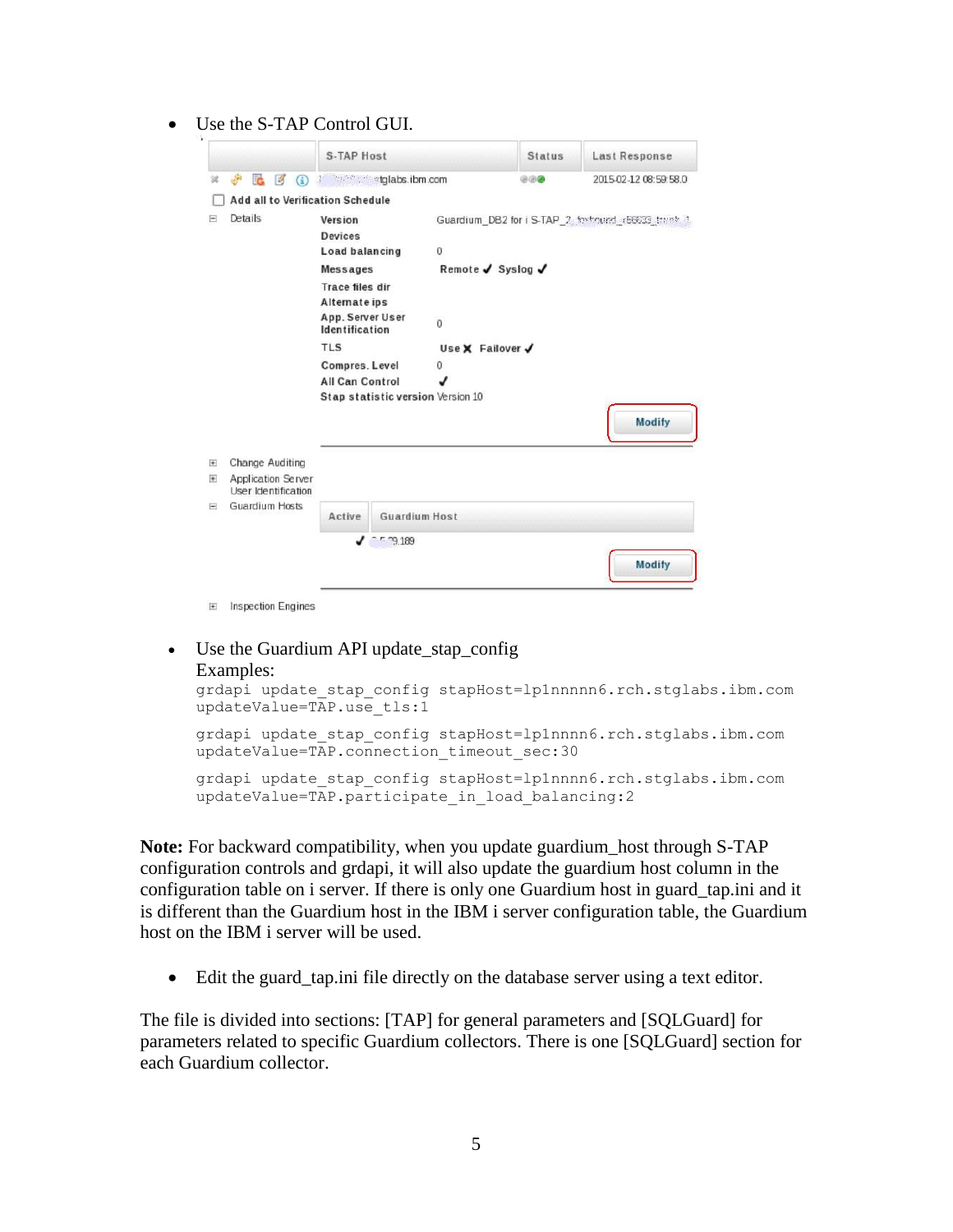```
************Beginning of data**************
[TAP] 
remote_messages=1 
all can control=0
tap_debug_output_level=3
use tls=0
failover tls=1
guardium_ca_path=NULL 
sqlguard_cert_cn=NULL
guardium_crl_path=NULL 
connection timeout sec=10
check server hb=0
participate in load_balancing=0
allow_lose=0 
stap statistic sec=0
buffer file size=50
buffer mmap file=0
[SQLGuard_] 
sqlquard ip=9.5.12.126sqlguard_port=16016 
primary=1 
connection_pool_size=0
```
## <span id="page-5-0"></span>*Guard\_tap.ini file parameters for the DB2 for i S-TAP (alphabetical order)*

Table 1 describes each of the parameters in the DB2 for i S-TAP and whether it can be updated using the S-TAP Control GUI or the **update\_stap\_config** API. If neither of these options are available, you must edit the file directly.

**Note: display\_stap\_config** also works for the new i S-TAP.

Parameters that have [SQLGuard] in the description refer to specific Guardium collector configurations. Otherwise, the parameter is a general parameter. The S-TAP descriptions can also be found in the Knowledge Center at [http://www-](http://www-01.ibm.com/support/knowledgecenter/SSMPHH_10.0.0/com.ibm.guardium.doc.stap/stap/stap_parms_u.html)

[01.ibm.com/support/knowledgecenter/SSMPHH\\_10.0.0/com.ibm.guardium.doc.stap/stap](http://www-01.ibm.com/support/knowledgecenter/SSMPHH_10.0.0/com.ibm.guardium.doc.stap/stap/stap_parms_u.html) [/stap\\_parms\\_u.html](http://www-01.ibm.com/support/knowledgecenter/SSMPHH_10.0.0/com.ibm.guardium.doc.stap/stap/stap_parms_u.html)

| Parameter        | Description                    | GUI | <b>GRDAPI</b> |
|------------------|--------------------------------|-----|---------------|
| all_can_control  | $0 = S-TAP$ can be controlled  | X   | Χ             |
|                  | only from the primary          |     |               |
|                  | Guardium system.               |     |               |
|                  | $1 = S-TAP$ can be controlled  |     |               |
|                  | from any Guardium system       |     |               |
|                  | (sqlguard_ip parameter).       |     |               |
| allow_lose       | For serviceability only.       |     |               |
| buffer file size | Advanced use only. Size in     |     |               |
|                  | MB of the buffer allocated for |     |               |

*Table 1. S-TAP parameters in the guard\_tap.ini file*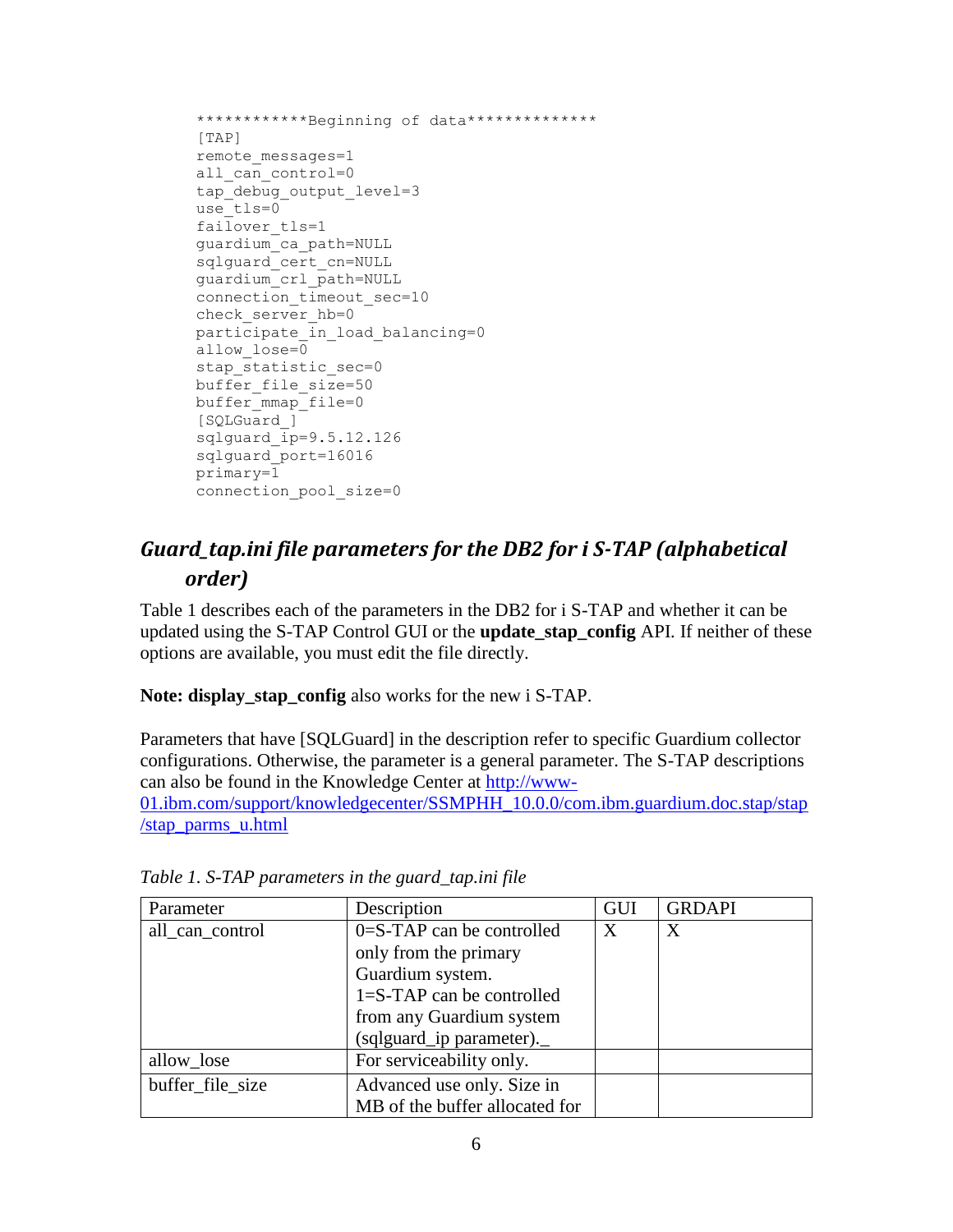|                        | the packets queue. The default<br>is $50$ .<br>See the IBM Redbook<br>Deployment Guide for<br>InfoSphere Guardium for<br>information about this<br>parameter.                                                                                                                                                                                   |   |   |
|------------------------|-------------------------------------------------------------------------------------------------------------------------------------------------------------------------------------------------------------------------------------------------------------------------------------------------------------------------------------------------|---|---|
| buffer_mmap_file       | Advanced use only.<br>1=memory mapped file<br>option.<br>0=virtual memory allocation<br>The default is 0.<br>See the IBM Redbook<br>Deployment Guide for<br>InfoSphere Guardium for<br>information about this<br>parameter.                                                                                                                     |   |   |
| check_server_hb=0      | For serviceability only.                                                                                                                                                                                                                                                                                                                        |   |   |
| connection_pool_size   | [SQLGuard] Number of<br>opened connections from S-<br>TAP to Guardium sniffer.<br>When TLS is enabled, the<br>feature is called Multi TLS.<br>The value is an integer.                                                                                                                                                                          |   |   |
| connection_timeout_sec | Number of seconds after<br>which the S-TAP will<br>consider a Guardium server to<br>be unavailable. At that point,<br>the S-TAP will failover to<br>another collector (if one is<br>configured) after<br>5*connection_timeout_sec or<br>when the limited memory<br>buffer is half full.<br>It can have any integer value.<br>The default is 60. |   |   |
| failover_tls           | $1 =$ If an encrypted connection<br>is not possible for any reason,<br>fail over to using non-secure<br>connection.                                                                                                                                                                                                                             | X | X |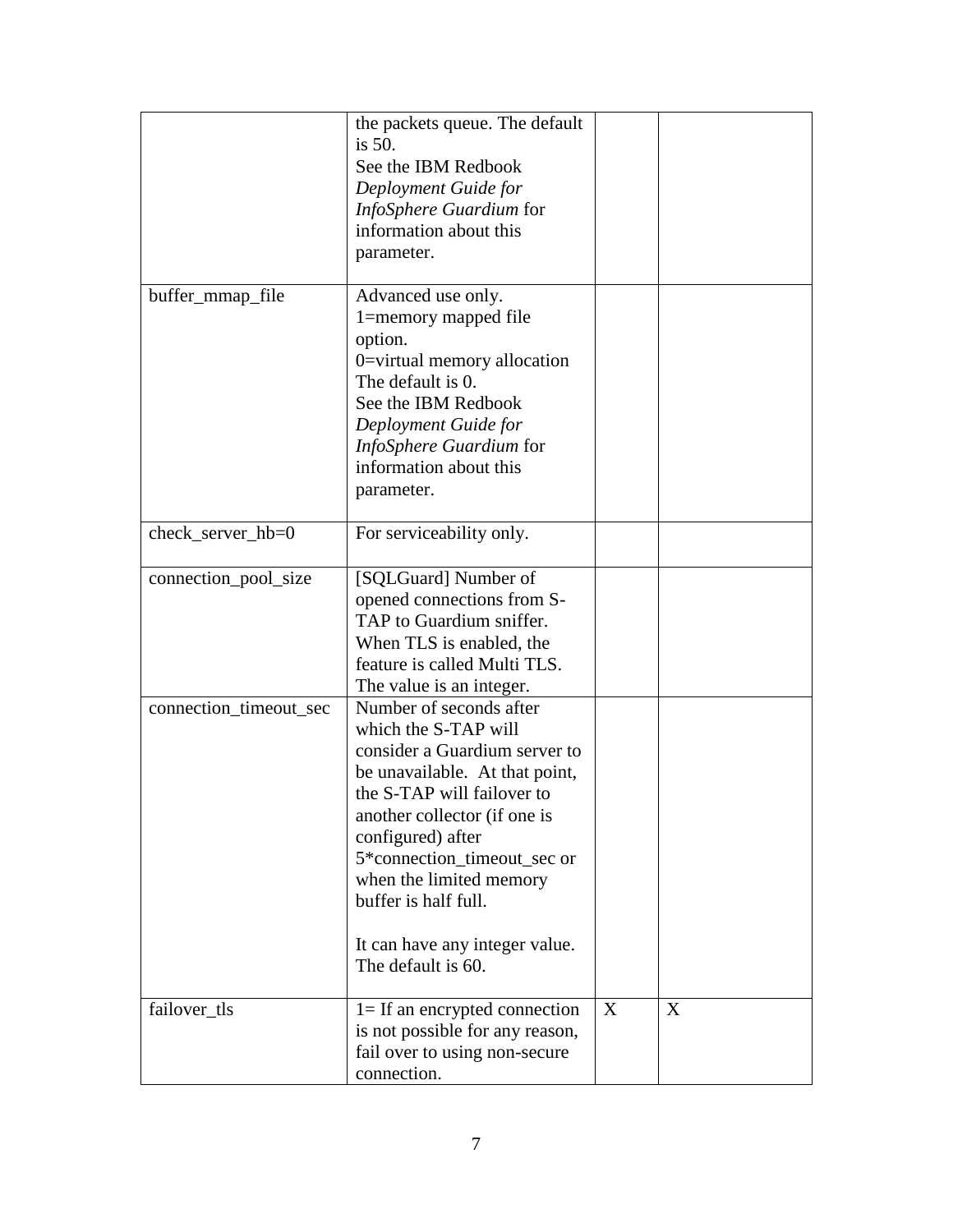|                          | $0 =$ use only secure                                            |   |   |
|--------------------------|------------------------------------------------------------------|---|---|
|                          | connections.<br>The default is 1.                                |   |   |
| guardium_ca_path=        | Path to CA.pem on the IBM i                                      |   |   |
|                          | host. This is a file containing                                  |   |   |
|                          | one or more trusted CA self-                                     |   |   |
|                          | signed certificates in PEM                                       |   |   |
|                          | format                                                           |   |   |
|                          | Default is NULL.                                                 |   |   |
| guardium_crl_path        | Path to crl.crl. PEM-encoded                                     |   |   |
|                          | file with Certificate                                            |   |   |
|                          | Revocation List from the CA.                                     |   |   |
|                          | Any Guardium system<br>certificate that has been                 |   |   |
|                          | revoked will be rejected                                         |   |   |
|                          |                                                                  |   |   |
| participate_in_load_bala | Default is NULL.<br>Controls load balancing to                   | X | X |
| ncing                    | <b>SQL Guard servers:</b>                                        |   |   |
|                          | $0 = NO$ , This is the default. All                              |   |   |
|                          | traffic is sent to one                                           |   |   |
|                          | designated Guardium machine                                      |   |   |
|                          |                                                                  |   |   |
|                          | 1=YES. S-TAP balances all                                        |   |   |
|                          | traffic to the Guardium                                          |   |   |
|                          | systems listed by Client IP. If<br>a hardware load balancer such |   |   |
|                          | as F5 is used, you can use a                                     |   |   |
|                          | virtual IP of the hardware                                       |   |   |
|                          | balancer.                                                        |   |   |
|                          | 2=REDUNDANCY. Fully                                              |   |   |
|                          | mirrored S-TAP will send all                                     |   |   |
|                          | traffic to all monitoring                                        |   |   |
|                          | Guardium machines.                                               |   |   |
|                          | 3=Hardware load balancing.                                       |   |   |
|                          | This option is not applicable<br>for the i S-TAP because the     |   |   |
|                          | necessary information to                                         |   |   |
|                          | support use of virtual IPs in                                    |   |   |
|                          | hardware load balancing is                                       |   |   |
|                          | available without specifying                                     |   |   |
|                          | this option.                                                     |   |   |
|                          |                                                                  |   |   |
|                          | To designate an SQL Guard<br>server as a primary server, use     |   |   |
|                          | the Primary property in the                                      |   |   |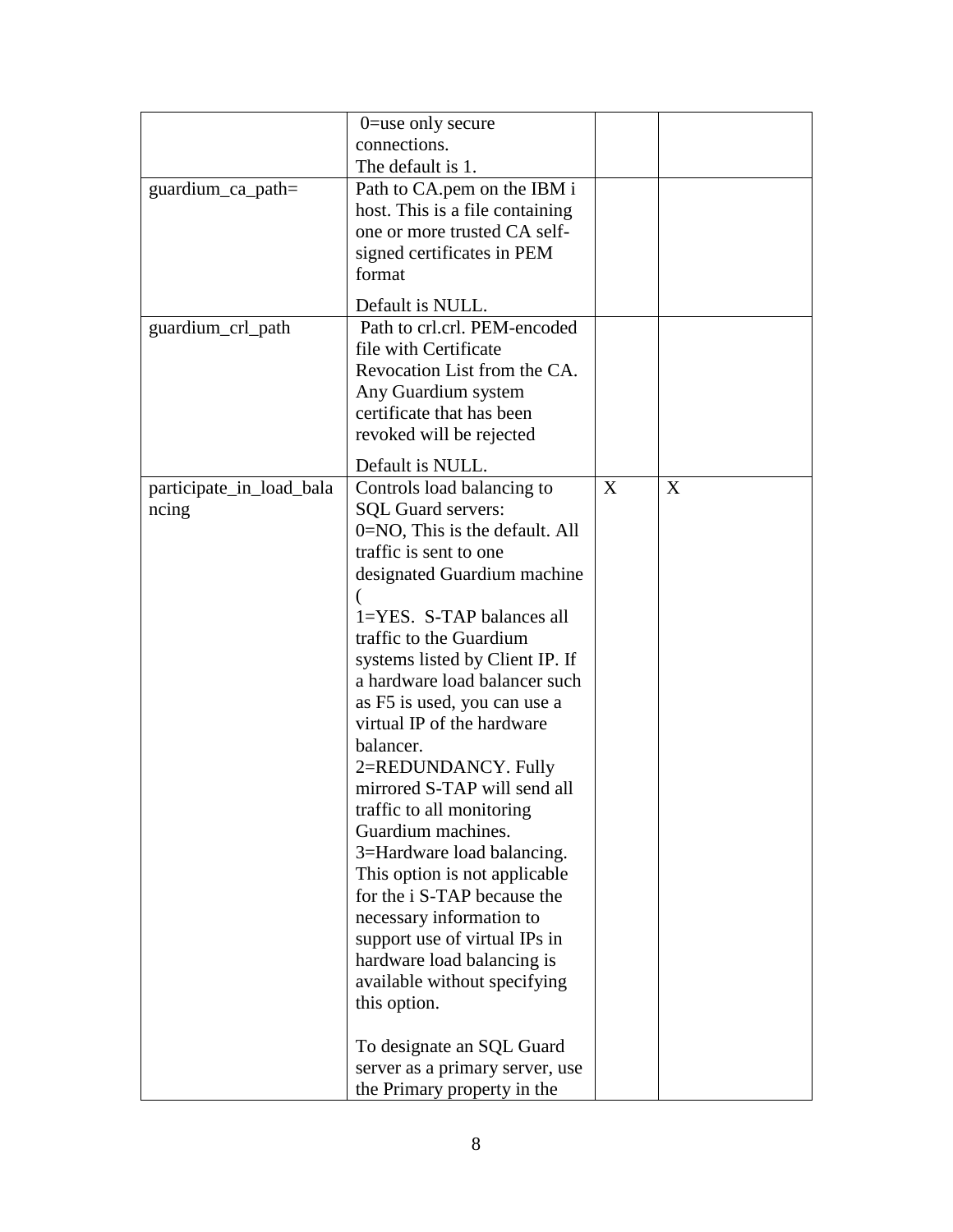|                        | SQLGUARD section. If this        |   |   |
|------------------------|----------------------------------|---|---|
|                        | parameter is set to 0, and you   |   |   |
|                        | have more than one Guardium      |   |   |
|                        | system monitoring traffic,       |   |   |
|                        | then the non-primary             |   |   |
|                        |                                  |   |   |
|                        | Guardium systems are             |   |   |
|                        | available for failover.          |   |   |
| primary                | [SQLGuard] Indicates if the      |   |   |
|                        | server is a primary server:      |   |   |
|                        | 1=Primary, 2=Secondary,          |   |   |
|                        | 3=tertiary, etc. If              |   |   |
|                        | participate_in_load_balancing    |   |   |
|                        | $=1$ , there must be multiple    |   |   |
|                        | Guardium collectors. If          |   |   |
|                        | participate_in_load_balancing    |   |   |
|                        | $=0$ , there must be exactly one |   |   |
|                        | collector, the primary.          |   |   |
| remote_messages        | 1=Send error and diagnostic      | X | X |
|                        | messages to the active           |   |   |
|                        | collector. This option makes it  |   |   |
|                        | easier to debug issues without   |   |   |
|                        | requiring a login to the         |   |   |
|                        | database server.                 |   |   |
|                        | 0=Do not send error messages.    |   |   |
|                        | Default is 1.                    |   |   |
|                        |                                  |   |   |
| sqlguard_cert_cn       | The common name to expect        |   |   |
|                        | from the Sqlguard certificate.   |   |   |
|                        | The default is NULL.             |   |   |
| sqlguard_ip            | [SQLGuard] IP v4 address or      | X |   |
|                        | hostname of the Guardium         |   |   |
|                        | system that will act as a host   |   |   |
|                        | for the S-TAP.                   |   |   |
| sqlguard_port          | [SQLGuard] 16016 is the          |   |   |
|                        | default. 16018 is used for       |   |   |
|                        | encrypted communications.        |   |   |
|                        | For serviceability only.         |   |   |
| stap_statistic_sec     |                                  |   |   |
| tap_debug_output_level | For serviceability only.         |   |   |
|                        |                                  |   |   |
| $use_tls=0$            | 1=use TLS to encrypt traffic     | X | X |
|                        | between the S-TAP and the        |   |   |
|                        | Guardium system. 0=do not        |   |   |
|                        | encrypt. Default is 0.           |   |   |
|                        |                                  |   |   |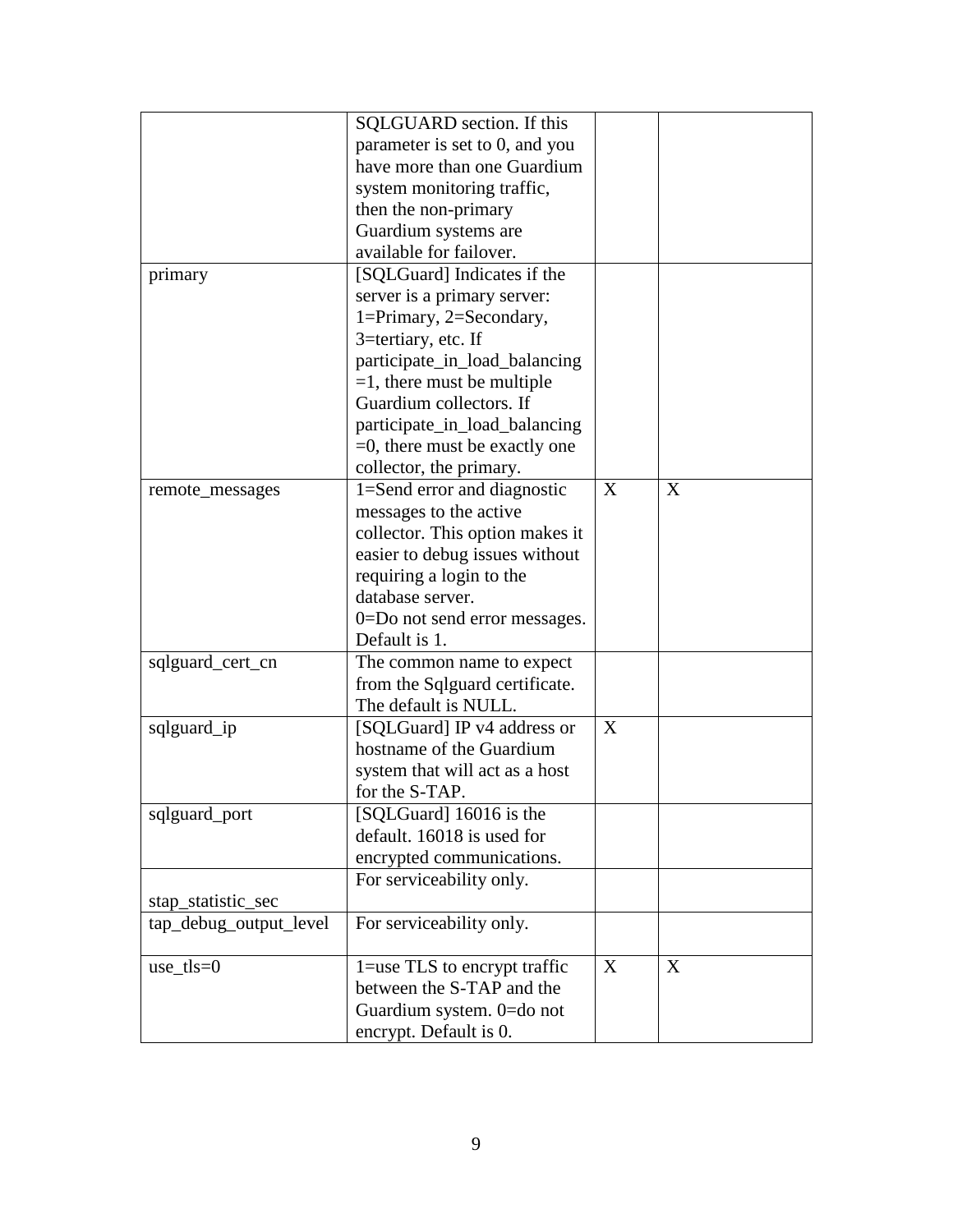# <span id="page-9-0"></span>**Using S-TAP failover and load balancing**

The failover and load balancing options for the i S-TAP are similar to what exists for UNIX S-TAPs. Use the participate\_in\_load\_balancing parameter to determine whether to use failover or load balancing behavior, and use the SQLGuard sections of your S-TAP to set up primary, secondary, and tertiary Guardium hosts.

One difference is that there is no need for participate\_in\_load\_balancing=3; because of the way the DB2 for i S-TAP communication is architected, complete session information is available on each message. This means that even before the enhancements delivered in this patch, you could have used hardware balancing (such as F5) with participate in load balancing=1 and a virtual IP address in the primary SQLGuard section of the configuration file.

For more information about load balancing options, see the IBM Redbook entitled *Deployment Guide for InfoSphere Guardium* at <http://www.redbooks.ibm.com/abstracts/sg248129.html?Open>

## <span id="page-9-1"></span>*Failover*

In a failover configuration, the S-TAP is configured to register with multiple collectors, but only send traffic to one collector at a time (participate in load balancing=0). The S-TAP in this configuration sends all its traffic to one collector unless it encounters connectivity issues to that collector that triggers a failover to a secondary collector.

For example, to configure an STAP to report to primary, secondary, and tertiary collectors (should the primary and secondary become unavailable), the guard\_tap.ini is configured to:

```
[SQLGuard_0] 
sqlguard_ip=guard01 
sqlguard_port=16016 
primary=1 
[SQLGuard_1] 
sqlguard_ip=guard02 
sqlguard_port=16016 
primary=2 
[SQLGuard_2] 
sqlquard ip=quard03
sqlguard_port=16016 
primary=3
```
In this example, if the guard01 collector becomes unavailable, the S-TAP reports to guard02. If guard02 is also unavailable the S-TAP reports to guard03. If guard01 subsequently becomes available, the S-TAP moves back to it.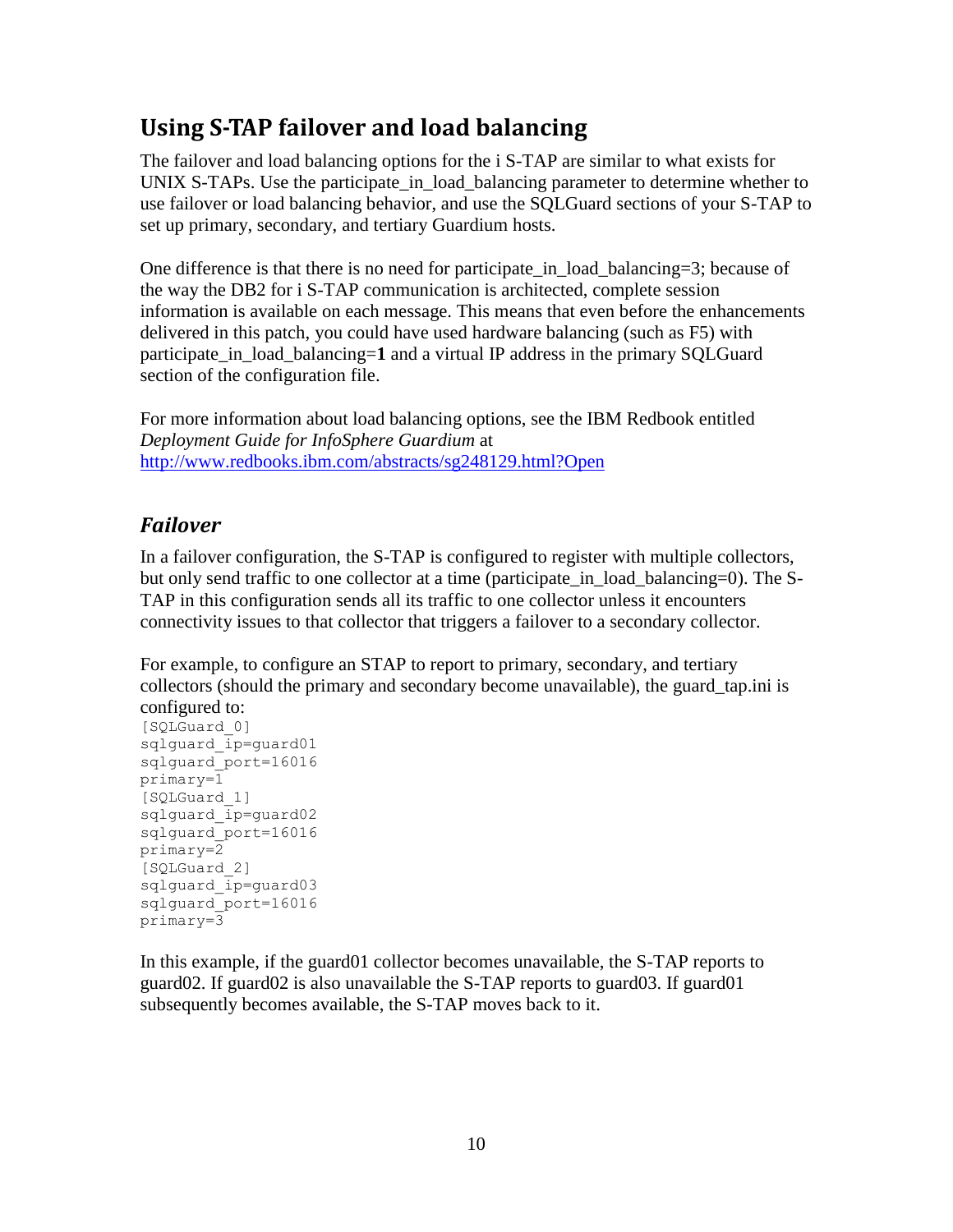### <span id="page-10-0"></span>*S-TAP session load balancing*

If participate\_in\_load\_balancing=1 then the S-TAP will go into load balancing mode. This means that database sessions will be split between three collectors as new connections are initiated to the database server.

### **S-TAP Session load balancing example:**

```
[TAP] 
participate_in_load_balancing=1
[SQLGuard_0]
sqlguard \overline{ip}=10.5.39.189sqlguard_port=16016 
primary=1
[SQLGuard_1]
sqlquard ip=10.5.39.190sqlguard_port=16016 
primary=2 
[SQLGuard_2]
sqlguard_ip=10.5.39.191
sqlguard_port=16016
primary=3
```
## <span id="page-10-1"></span>*Load balancing with redundancy*

In this configuration, use participate\_in\_load\_balancing=**2** to configure the S-TAP to send traffic to multiple collectors simultaneously. All collectors receive the same information. Each collector stores all or just a portion of the overall information collected. Use policy filters on each collector to determine what information to store there.

```
[TAP] 
participate_in_load_balancing=2
[SQLGuard_0]
sqlguard\overline{ip}=10.5.39.189sqlguard_port=16016 
primary=1
[SQLGuard_1]
sqlguard_ip=10.5.39.190
sqlguard_port=16016 
primary=2 
[SQLGuard_2]
sqlguard_ip=10.5.39.191
sqlguard_port=16016
primary=3
```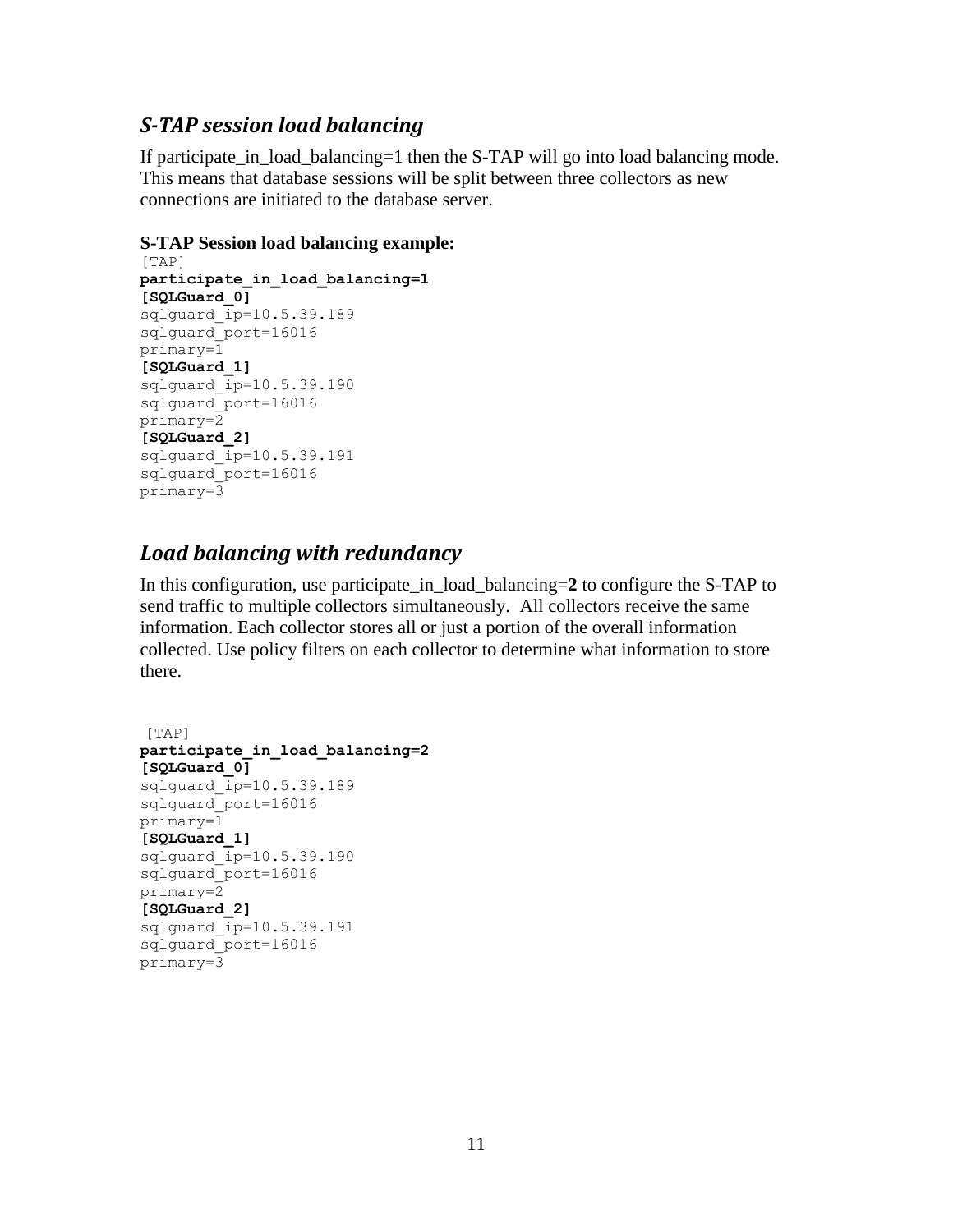# <span id="page-11-0"></span>**Setting up S-TAP encryption**

As described in the redbook *Deployment Guide for InfoSphere Guardium*, S-TAP traffic to the Guardium appliance can be encrypted by setting the guard\_tap.ini parameter use  $tls=1$ .

**Important:** Encryption uses port 16018 for its communication. Make sure that port is available for use.

The higher the volume of traffic being monitored by S-TAP, the higher the processing power required to encrypt the data. Generally speaking, it only makes sense to encrypt S-TAP traffic if the data is being sent to an appliance on a different network, or if the database traffic being monitored is itself network encrypted.

The relevant S-TAP parameters are:

```
[TAP]
…
use_tls=1 
failover_tls=1 
; Where is the CA certificate 
guardium_ca_path=[path to CA.pem] 
; What's the CN to expect from the SqlGuard certificate? 
sqlguard cert cn=[the full CN or partial CN (using * as a wildcard) of
the Guardium appliance] 
; Path to crls file or dir 
guardium_crl_path=NULL
```
The process to set up S-TAP encryption is the same as for other S-TAPs.

See [http://www-](http://www-01.ibm.com/support/knowledgecenter/SSMPHH_10.0.0/com.ibm.guardium.doc.stap/stap/how_to_setup_stap_authentication_with_ssl_certificates.html)[01.ibm.com/support/knowledgecenter/SSMPHH\\_10.0.0/com.ibm.guardium.doc.stap/stap](http://www-01.ibm.com/support/knowledgecenter/SSMPHH_10.0.0/com.ibm.guardium.doc.stap/stap/how_to_setup_stap_authentication_with_ssl_certificates.html) [/how\\_to\\_setup\\_stap\\_authentication\\_with\\_ssl\\_certificates.html](http://www-01.ibm.com/support/knowledgecenter/SSMPHH_10.0.0/com.ibm.guardium.doc.stap/stap/how_to_setup_stap_authentication_with_ssl_certificates.html)

# <span id="page-11-1"></span>**Appendix A. When to use the i-specific stap configuration API (update\_istap\_config)**

As a reminder, to be able to control filtering from the Guardium appliance, part of the i stap configuration still requires the creation and upload of configuration table as a custom table.